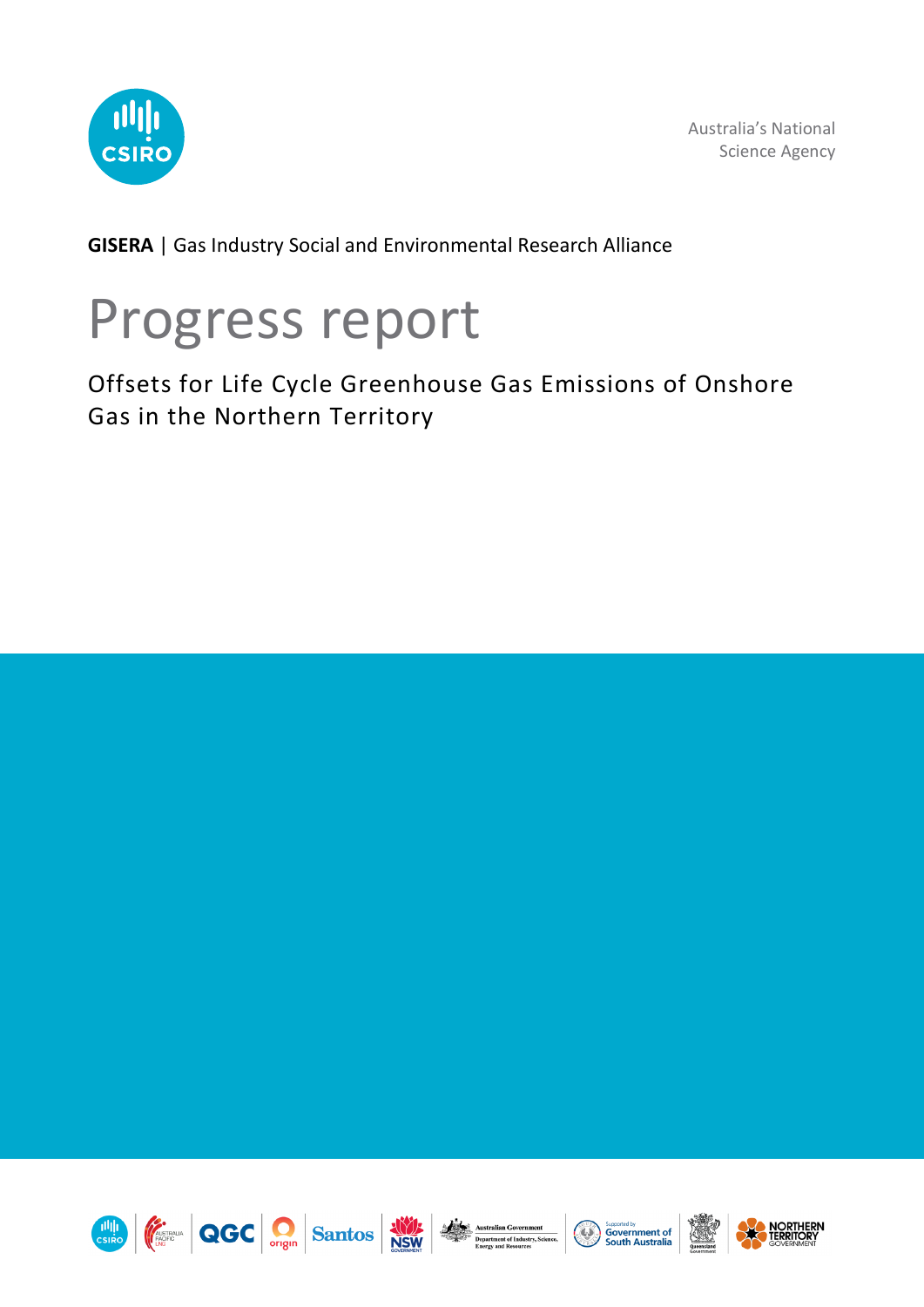## Progress against project milestones

Progress against milestones/tasks are approved by the GISERA Director, acting with authority in accordance with the [GISERA Alliance Agreement.](https://gisera.csiro.au/wp-content/uploads/2021/07/GISERA-Alliance-Agreement_fully-executed-30-June-2021_web-version.pdf)

Progress against project milestones/tasks is indicated by two methods: Traffic light reports and descriptive Project schedule reports.

1. Traffic light reports in the Project Schedule Table below show progress using a simple colour code:

#### • **Green**:

- Milestone fully met according to schedule.
- Project is expected to continue to deliver according to plan.
- Milestone payment is approved.

#### • **Amber**:

- Milestone largely met according to schedule.
- Project has experienced delays or difficulties that will be overcome by next milestone, enabling project to return to delivery according to plan by next milestone.
- Milestone payment is withheld.
- Milestone payment withheld for second of two successive amber lights; project review initiated and undertaken by GISERA Director.

#### • **Red**:

- Milestone not met according to schedule.
- Problems in meeting milestone are likely to impact subsequent project delivery, such that revisions to project timing, scope or budget must be considered.
- Milestone payment is withheld.
- Project review initiated by GISERA Director.
- 2. Progress Schedule Reports outline task objectives and outputs and describe, in the 'progress report' section, the means and extent to which progress towards tasks has been made.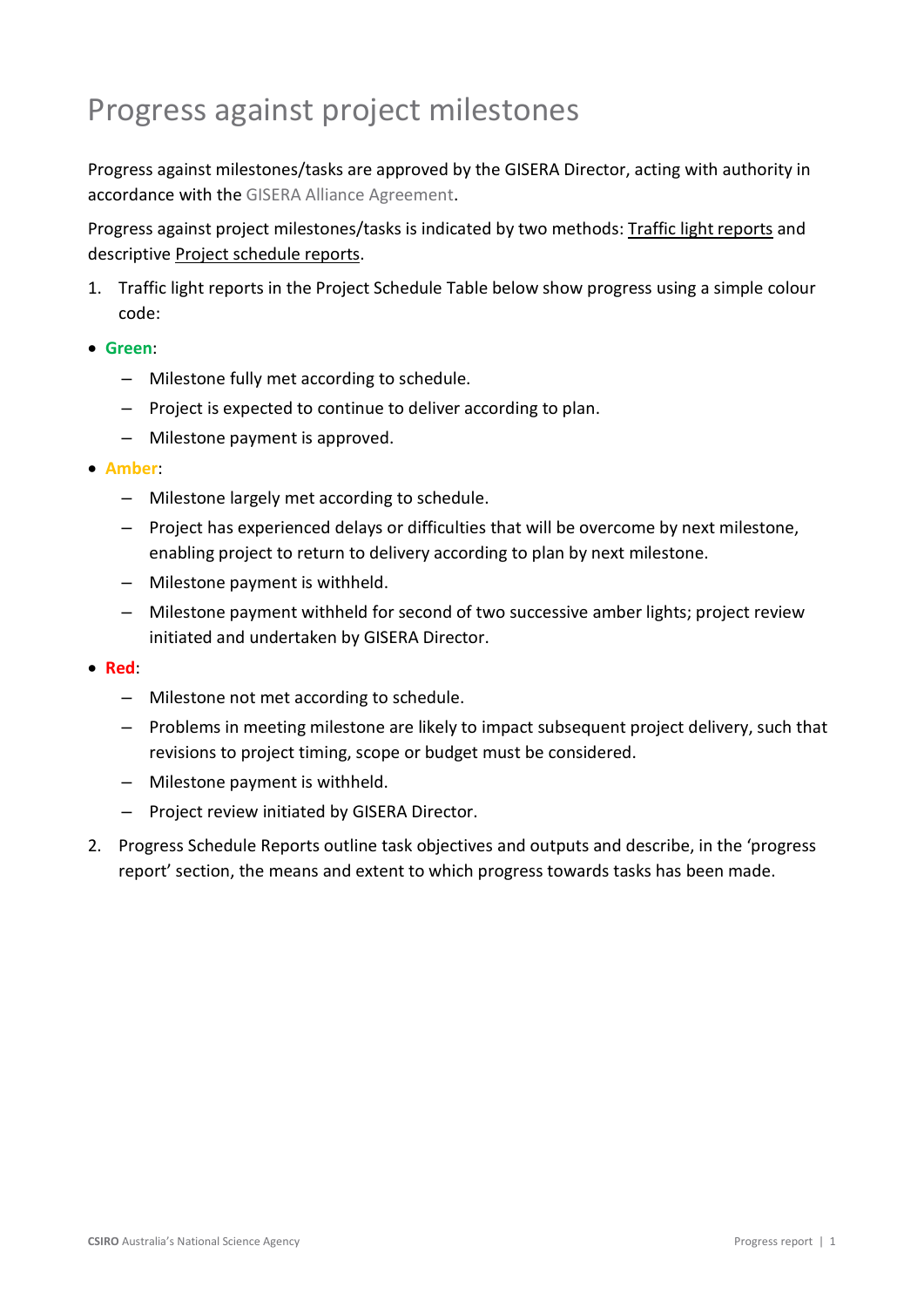## Project schedule table

| <b>TASK</b><br><b>NUMBER</b> | <b>TASK DESCRIPTION</b>                                                   | <b>SCHEDULED</b><br><b>START</b> | <b>SCHEDULED</b><br><b>FINISH</b> | <b>COMMENT</b>                                                                                 |
|------------------------------|---------------------------------------------------------------------------|----------------------------------|-----------------------------------|------------------------------------------------------------------------------------------------|
| 1.1                          | Review of reports and<br>literature and consultation<br>with stakeholders | 13/07/2020                       | 31/08/2020                        | Completed                                                                                      |
| 1.2                          | Define physical and conceptual<br>scope and report                        | 13/07/2020                       | 31/08/2020                        | Completed                                                                                      |
| 2                            | Develop production scenarios                                              | 14/08/2020                       | 30/09/2020                        | Completed                                                                                      |
| 3                            | LCA of production scenarios                                               | 01/10/2020                       | 01/05/2021                        | Completed                                                                                      |
| 4                            | Identify, quantify offset<br>options                                      | 05/01/2021                       | 31/08/2021                        | Completed                                                                                      |
| 5                            | <b>Synthesize Production</b><br>Scenarios and Offsets                     | 05/01/2021                       | 31/08/2021                        | Largely met according<br>to schedule - not final<br>as revisions are<br>concurrent with Task 6 |
| 6                            | Report writing, review, Final<br>Report                                   | 01/07/2021                       | 10/12/2021                        | The project will be<br>completed, and final<br>report released end of<br>June 2022.            |

## Project schedule report

#### **TASK 1.1: Review of reports and literature and consultation with stakeholders**

#### **BACKGROUND**

It is important to consult with government, industry and other stakeholders to obtain perspective and understand the material issues of the onshore gas proposal in the Northern Territory. There will also be a review of the recent (last 5 years) peer-reviewed literature regarding onshore gas and GHG emissions.

#### **TASK OBJECTIVES**

A knowledge base from peer-reviewed literature, expert submissions and industry to inform the scoping of the project and development of production scenarios

TASK OUTPUTS AND SPECIFIC DELIVERABLES:

Series of workshops or online meetings with stakeholders and a literature review.

#### **PROGRESS REPORT**

This milestone is 100% complete.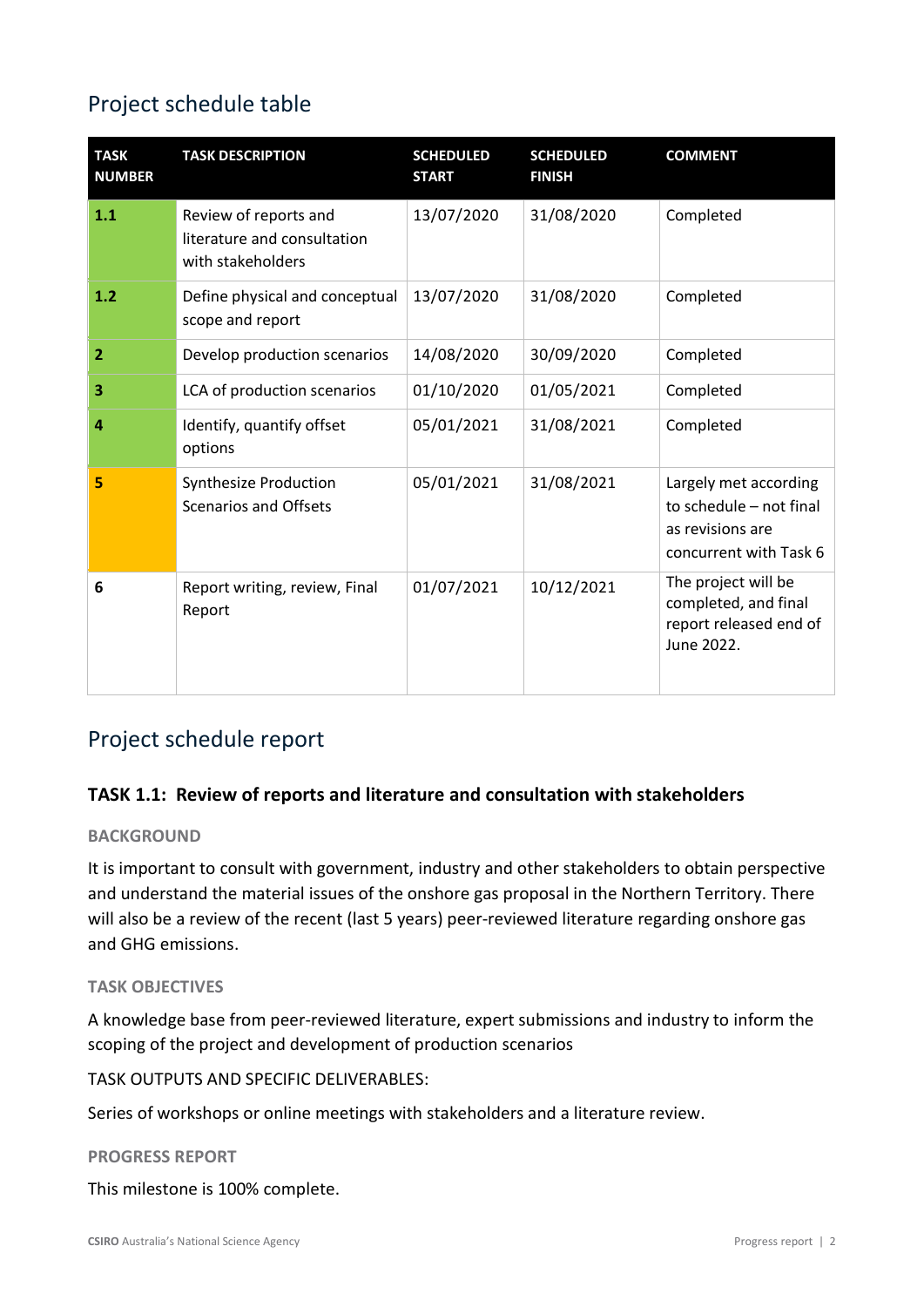A literature review has been completed and forms the Background section to the scoping report. Desktop review completed of: carbon capture and storage (CCS) experience, globally; current practice in Australia and; identified maps of suitable storage basins close to potential NT onshore gas extraction.

Material is also available through shared files and notes on the project MS Teams site set up expressly for interactions and sharing information.

We have reviewed submissions to the Scientific Inquiry into Hydraulic Fracturing in the Northern Territory (2018), specifically from: Origin Ltd.; Santos Ltd; Pangaea Resources Pty Ltd; Geoscience Australia; The Australia Institute; and Climate Council.

An initial consultation with senior officers from the Northern Territory Government (NTG) on the 31st July 2020 led to contact information for the Northern Land Council and high-level representatives of other Land Council, and the Indigenous Carbon Industry Network (ICIN). Before we could contact these and other stakeholders (especially Indigenous stakeholders), the project was required to obtain ethics clearance – this was obtained on 28th August 2020 (see also Task 1.2).

Among the stakeholders and experts consulted for this Task were representatives from:

- Senior Officers from NT Government
- Indigenous Carbon Industry Network
- Tiwi Land Council
- Northern Land Council
- Fenner School of Environment and Society, ANU
- Origin Energy Ltd
- Chair in Chemical Engineering at the University of Texas and author of a series of resources on best practice for onshore shale gas [\(https://methaneguidingprinciples.org/\)](https://methaneguidingprinciples.org/)
- Watson Institute for International & Public Affairs, Brown University, Providence, Rhode Island.
- CSIRO Hydrogen Mission
- CSIRO land-based carbon sequestration
- CSIRO and Science Director National Geosequestration Laboratory
- CSIRO Land and Water principal economist advice on offset markets

Further consultations are planned as the scoping of the project (see Task 1.2) is ongoing although there is enough technical definition to commence discussions (and sub-contracting) on Task 2 and 3.

#### **TASK 1.2: Define physical and conceptual scope and report**

#### **BACKGROUND**

This task includes scoping of the scale and duration of upstream and downstream activity and likely logistics regarding the particular geology and geography of the NT onshore gas project.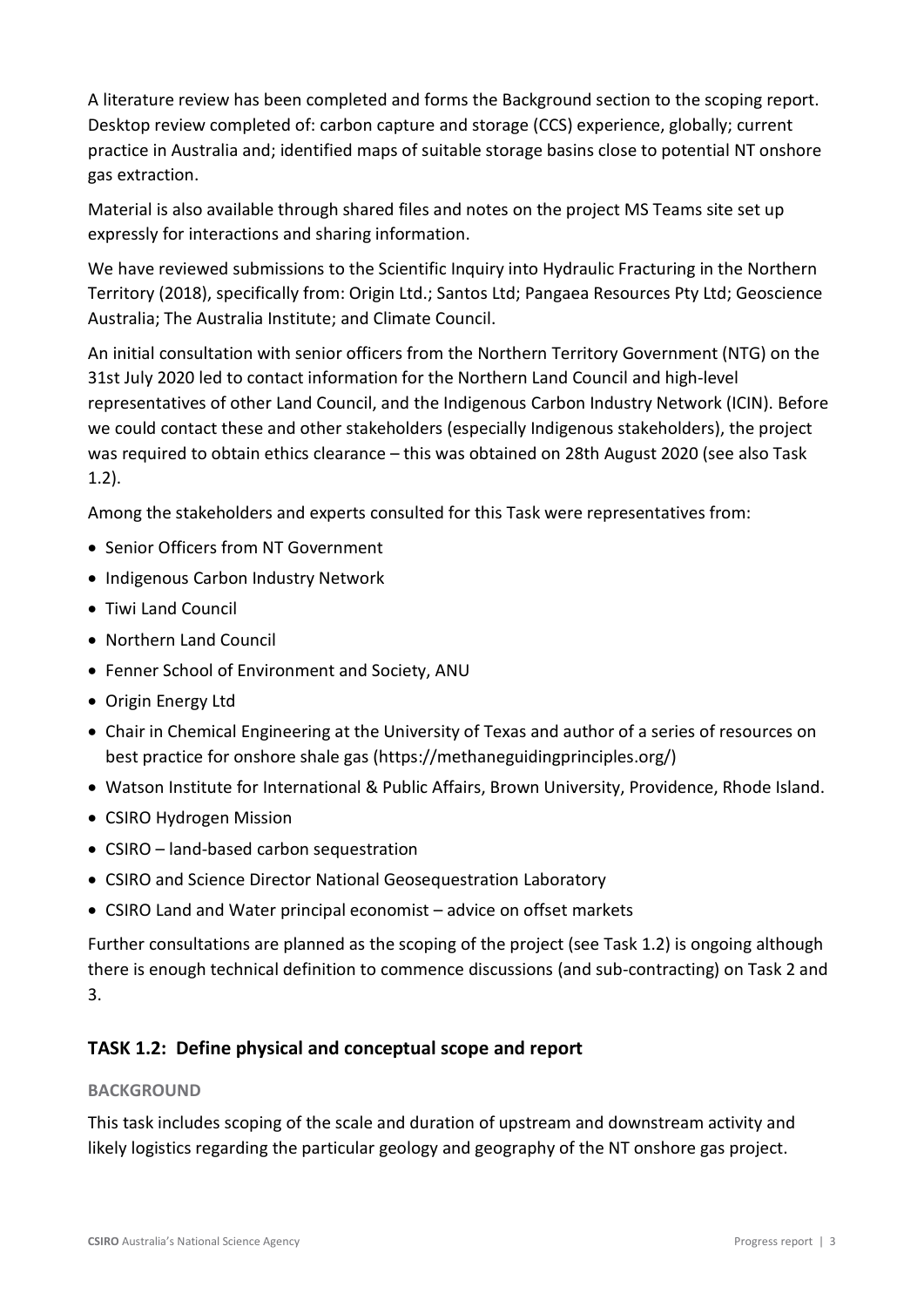#### **TASK OBJECTIVES**

Having consensus on the bounds of the project distributes ownership of the scope (and implications) beyond the research team to include multiple stakeholders

#### **TASK OUTPUTS AND SPECIFIC DELIVERABLES**

A scoping report outlining agreed terms of reference and parameters of the study in the context of local and international knowledge on GHG emissions from onshore gas.

#### **PROGRESS REPORT**

This milestone is 100% complete.

- Scope defined
- Report draft circulated
- Verbal agreement on scope of LCA

The scope of the research has been defined: including the upstream extraction of dry gas and any processing; the downstream compression and liquefaction stages; other stages leading up to export; and shipping. Explicitly excluded are the stages of re-gasification, distribution and consumption overseas – see figure below. The duration of the gas development has been set at 25-30 years.



A draft scoping report has been circulated to some stakeholders and, responding to the initial delays of the project, the scenarios of scale of gas production (Task 3) are being discussed concurrently. We are awaiting feedback from industry.

The outcome we are seeking in these two early milestones are awareness and consensus on: the purpose of the project; terms of reference and any priority research questions for stakeholders. We have contacted ICIN and NLC and are sharing the draft Scoping Report. This is necessarily not the final scoping report as it awaits feedback from these stakeholders in an intentionally iterative process.

This part of the project is intended to be finalised well before a proposed 1st TRG meeting on the 21st October 2020. Since the commencement of the project one member of the NT Senior Officers group and one member of the TRG have discontinued participation. We are actively seeking to backfill these positions, and this includes seeking expert advice on shale gas from academics in North America.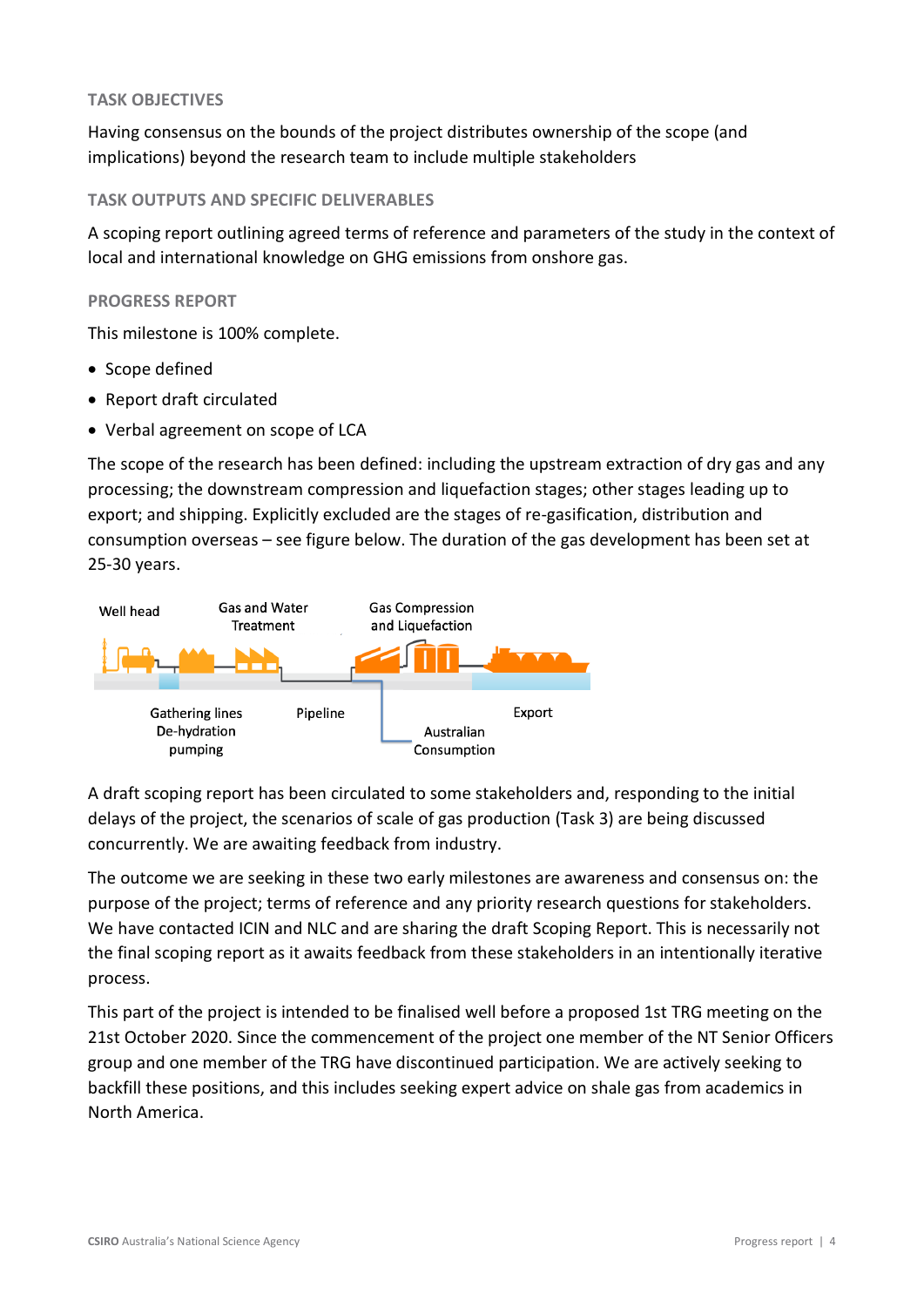#### **TASK 2: Develop production scenarios**

#### **BACKGROUND**

Working with industry, government and using the knowledge base of Task 1.1, these production scenarios are the main input assumptions that set the scope and scale of GHG emissions

#### **TASK OBJECTIVES**

Credible production scenarios that represent the specific conditions of the Beetaloo Sub-basin and industry commitments to mitigation practices over the life time of the hypothetical development

#### **TASK OUTPUTS AND SPECIFIC DELIVERABLES**

A dataset of technical scenarios that quantify levels of production from the Beetaloo Sub-basin, and any mitigation actions or practices that industry can reasonably commit to.

#### **PROGRESS REPORT**

We have talked to industry about an initial appraisal of scale and features of gas development in the Beetaloo Basin. Subsequent to the Scoping Report, and the background information it contains, we proceeded with a set of indicative development scenarios formulated around assumptions available in earlier work by ACIL Allen [https://frackinginquiry.nt.gov.au/inquiry](https://frackinginquiry.nt.gov.au/inquiry-reports?a=456790)[reports?a=456790.](https://frackinginquiry.nt.gov.au/inquiry-reports?a=456790) These were also the scenarios used in the Scientific Inquiry into Fracking in the Northern Territory (2018).

A core group of Northern Territory Government Senior Officers were invited to review these production scenarios and we also contacted Aboriginal and Torres Strait Islander Land Councils that manage land-based offsets in Northern Australia, and the Indigenous Carbon Industry Network. On 24th November 2020, all stakeholders had the opportunity to review the scoping and provide feedback on all details including the production scenarios in a face-to-face roundtable held in Darwin. Further review was obtained from: the NT Department of Business Trade and Innovation; the project Technical Reference Group and; CSIRO Colleagues in Bio-regional Assessment [https://www.bioregionalassessments.gov.au/assessments/geological-and](https://www.bioregionalassessments.gov.au/assessments/geological-and-bioregional-assessment-program/beetaloo-gba-region)[bioregional-assessment-program/beetaloo-gba-region.](https://www.bioregionalassessments.gov.au/assessments/geological-and-bioregional-assessment-program/beetaloo-gba-region) From CSIRO's Bio-regional Assessment we will also make use of common assumptions about the well pad land use/ servicing needs of infrastructure.

The consensus of industry, government and CSIRO researchers was that the "Gale Scenario" defined in the ACIL Allen submission with ~645 wells and 365PJ/year be chosen as the Baseline (minimum) scenario in this project. We will explore a few scenarios that diverge from that possibly up to 4,000 TJ/day but the main outcome of those will likely be the increase in emissions, and subsequently offsets, for LNG production for export. That is, we would be expecting < 200PJ/year domestic consumption in almost every production scenario. Otherwise, the cost of offsetting Australian emissions from consumption of NT gas would be prohibitive.

We understand there is potential for industrial chemical consumption of shale gas methane in the plans for industrial development in Darwin's Middle Arm. This suggests accompanying consumption scenarios for the non-combustion consumption of methane and/or industrial use coupled with geological CCS in the Petrel Basin. This was also raised as a genuine interest by industry attending the roundtable.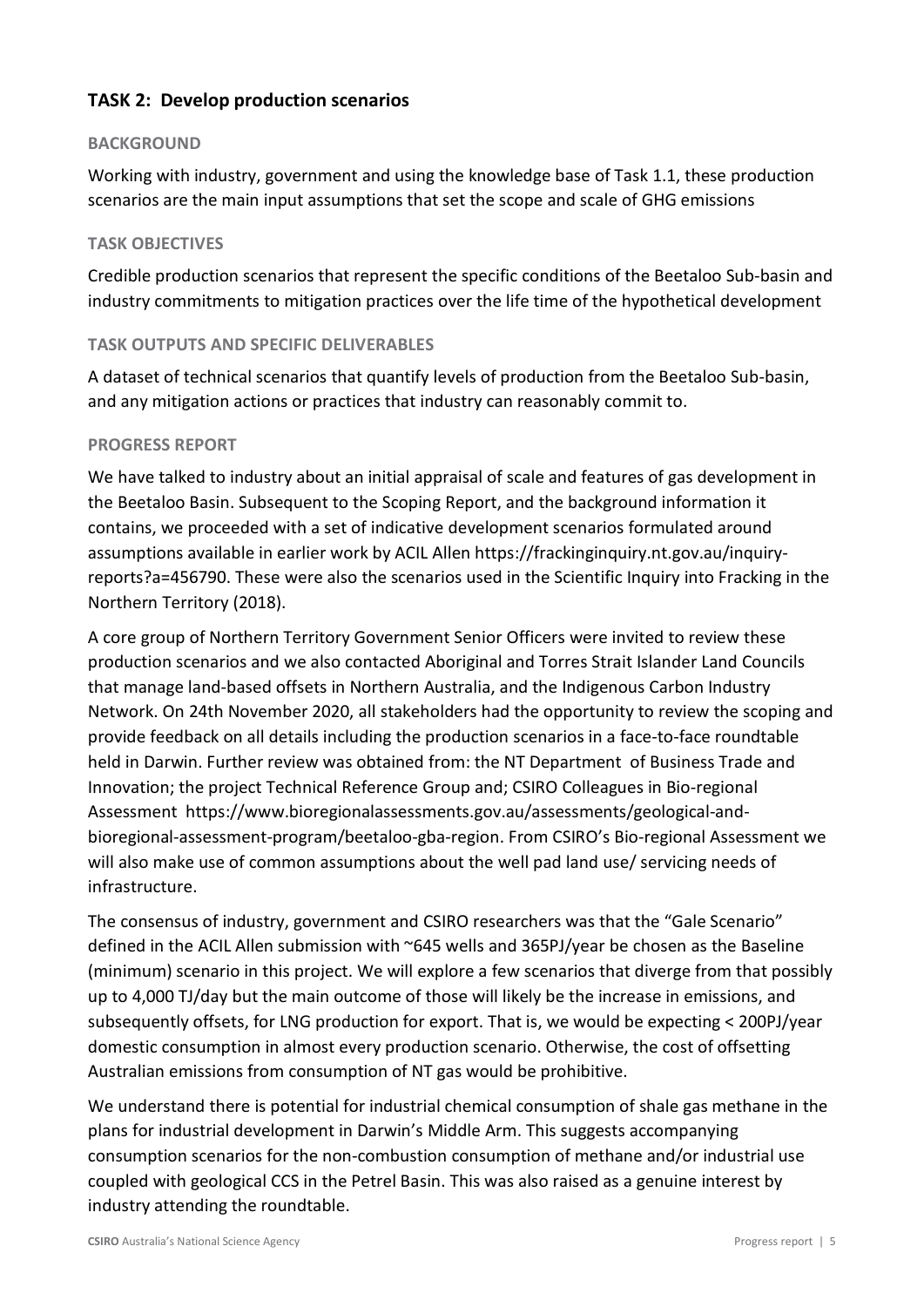We have commenced Task 3 with the acknowledgement that there may be some variation to the scenarios if more information, or more reviews of our scope and assumptions come to hand.

#### **TASK 3: LCA of production scenarios**

#### **BACKGROUND**

This task is the key link between the production scenarios developed in Task 2 and the objective of surveying potential GHG offset options in Task 4

#### **TASK OBJECTIVES**

Adding to and updating data on life cycle assessment of GHG emissions from onshore gas production scenarios cognisant of potential mitigation actions by industry

#### **TASK OUTPUTS AND SPECIFIC DELIVERABLES**

Report and data detailing the life cycle GHG emissions of production scenarios from Beetaloo Subbasin.

#### **PROGRESS REPORT**

This milestone is 100% complete.

- An LCA model was constructed, and a draft technical report was circulated by LifeCycles for review of assumptions by industry and the project team. Further feedback was sought on the core assumptions from the Technical Reference Group and the final deliverable incorporates that feedback.
- Although this task was delayed more than a month it was critical to have input assumptions that can be used consistently across the project and ones that will withstand a critical appraisal of the work.
- The LCA report is finished. To adhere to the ISO standards for Life Cycle Assessment, 3 independent reviewers are needed to review the work for sufficiency in scope, rigour and data transparency. As the delivery of the report (not its review) is the remaining milestone in the contract with LifeCycles, the final payment may be processed. We do not expect substantial revision to the main assumptions, modelling and results.
- The LCA modelling and analysis is now complete and the technical output feeds directly into Task 5 while we await any further refinements from the review process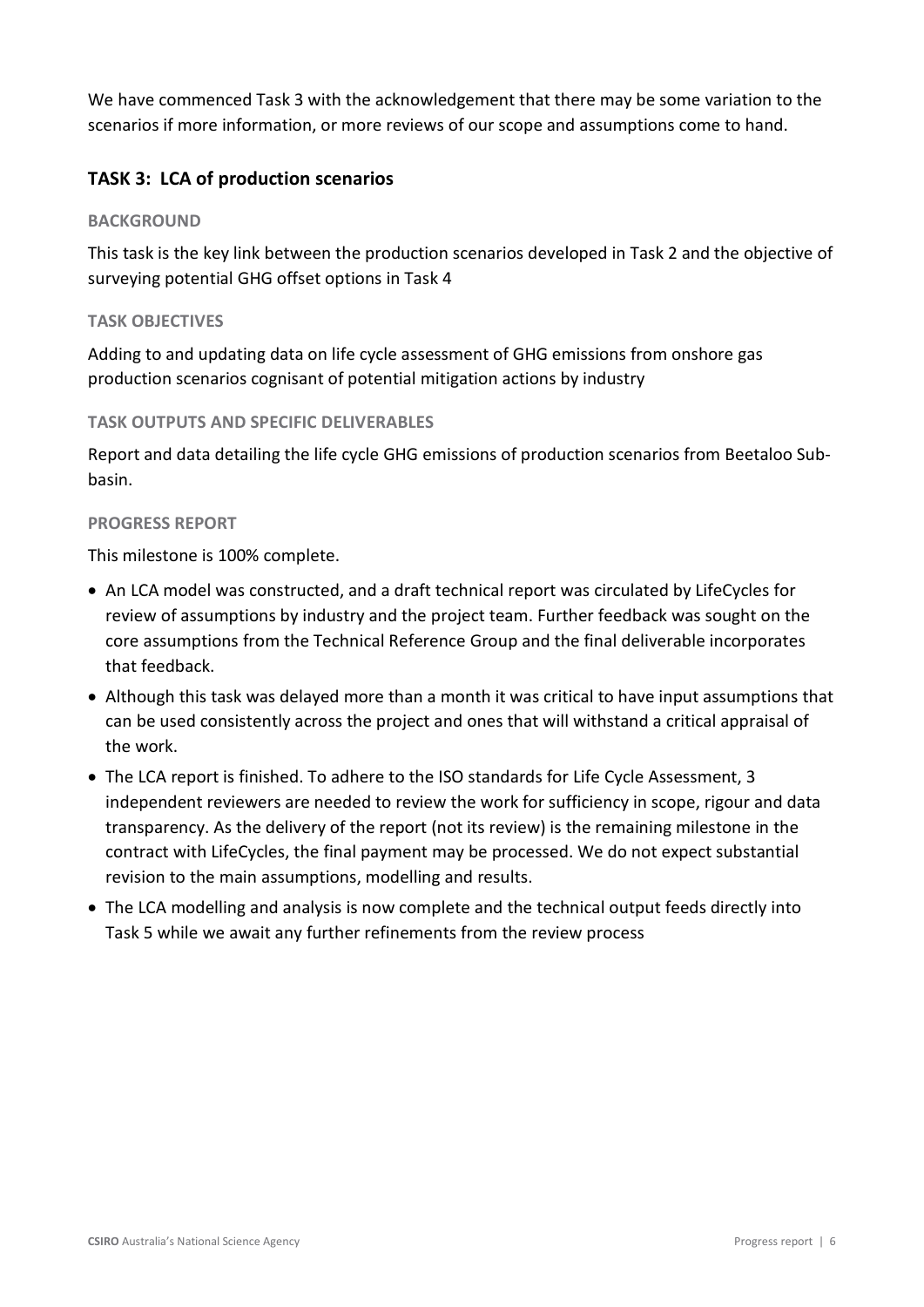#### **TASK 4: Identify, quantify offset options**

#### **BACKGROUND**

Key to the credibility of responding to the environmental impacts of gas development and Recommendation 9.8 from the Scientific Inquiry.

#### **TASK OBJECTIVES**

GHG Offset options, including indigenous fire management, will be developed and assessed based on technical feasibility considering: maturity of technology; demonstrated effectiveness; application at scale; continuity over lifetime of onshore gas project; quality of governance and; indicative cost.

#### **TASK OUTPUTS AND SPECIFIC DELIVERABLES**

A quantitative and qualitative appraisal of offset options available to the production scenarios of Task 2 that can effectively accommodate the GHG emissions impact identified in Task 3.

#### **PROGRESS REPORT**

This milestone is 100% complete.

Due to availability of staff, the land-based offset component of this analysis was been conducted after the start of the financial year 2021/22.

The assessment of *physically* available land-based offsets is based on a comprehensive review of by a senior CSIRO representative. This already provides a great deal of the analysis envisaged for this task, and we have spoken to the senior CSIRO representative about using his data. The assessment emphasised that what is physically available is moderated by socio-economic and environmental considerations e.g. that more carbon farming could provide additional offsets but this might compromise e.g. food production or ecological values. This sort of trade- off is exactly the question posed to CSIRO's Land Use Trade Off Model. We have contacted a LUTO specialist to investigate if there is a contemporary analysis that we can use.

The results of this task merge with Task 5, to synthesise the information with other literature and data, and to understand the existing and future market saturation of land-based offsets. Essentially, we have a picture of what is physically possible, but the question of what Australian land-based offsets would *actually* be available is yet to be resolved.

This is concurrently being written up as part of Task 6

Regarding carbon capture and storage – see report on Task 5 as this is synthesized with scenarios of hydrogen production.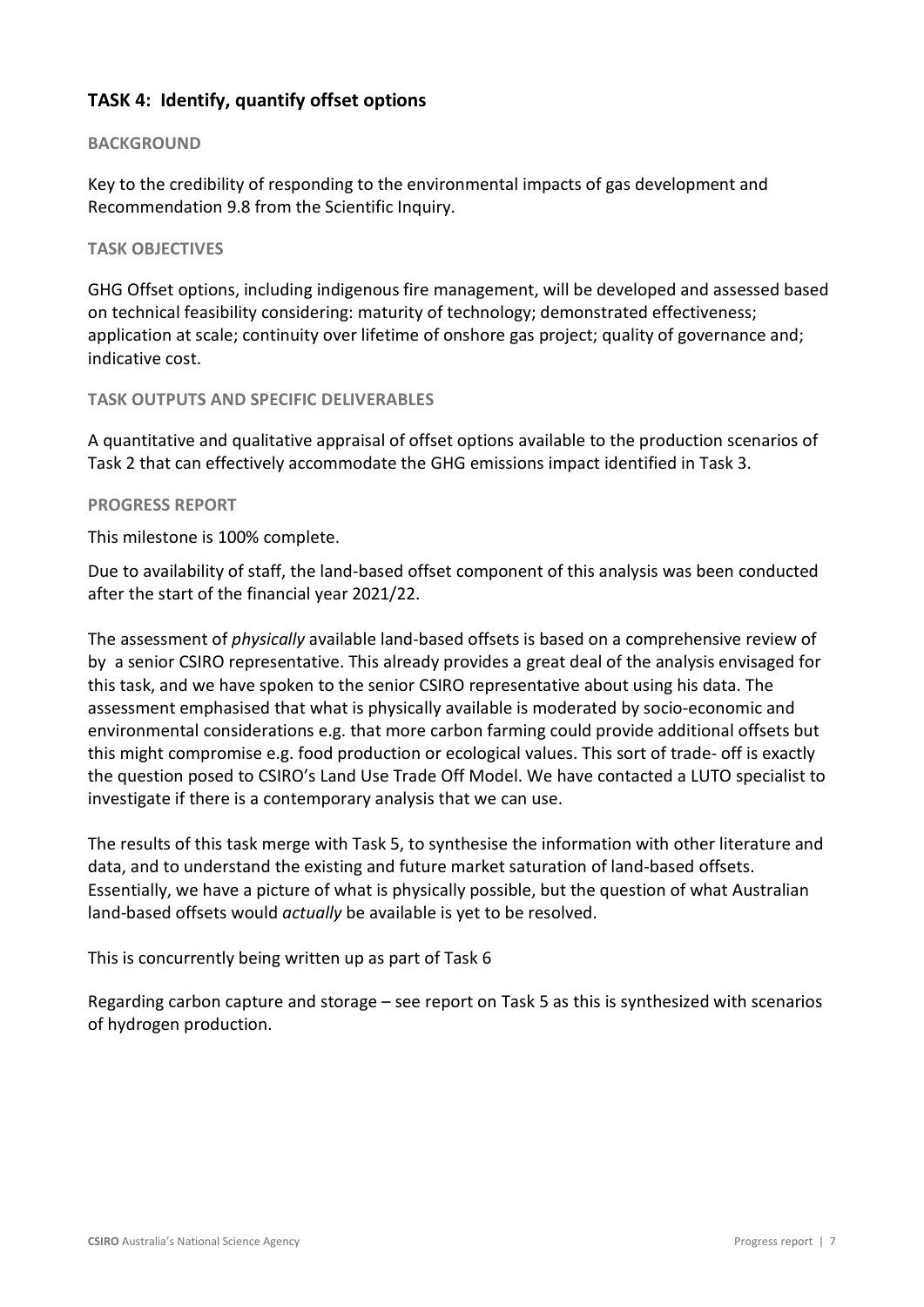#### **TASK 5: Synthesize Production Scenarios and Offsets**

#### **BACKGROUND**

This penultimate task matches the production scenarios with feasible carbon offsets and it is anticipated that in that matching exercise there may be some need for iteration between the tasks – hence this Task overlaps with its predecessors: Task 3 and 4.

#### **TASK OBJECTIVES**

A techno-economic pathway to resolving the concurrent strategic aspirations of developing gas from the Beetaloo Sub-basin and neutralizing GHG emissions impacts through improved industry practices

#### **TASK OUTPUTS AND SPECIFIC DELIVERABLES**

A dataset combining the input assumptions of the production scenarios with the life cycle GHG impacts and the emissions offset options. Presentation of interim results to stakeholders in webinars or in person.

#### **PROGRESS REPORT**

#### (please enter your progress update here)

This task is largely complete but the finalization is concurrent with the writing and internal review process of Task 6 Due on Dec 10th. We do not seek a variation in the Project Order but recognise that a delay in payment for milestone delivery may be appropriate.

The ingredients for this Task are basically in place, with the exception of the land-based offsets analysis (see report on Task 4). We understand from the initial interactions and information gathered that the quantity of emissions from the LCA would not be matched even with the physically possible Australian land-based offsets. Thus, we are focussing on mitigation of fugitive emissions in production, non-combustion end-uses of natural gas, hydrogen production with carbon capture and storage and other forms of offsetting emissions.

Scenarios have been developed for these elements and the emissions effects have been calculated in the LCA. Literature, industry, and scientific reports have been reviewed, and we have spoken with industry proponents of CCS about the likely location, capacity and connection with our scenarios of non-combustion gas products in the NT.

We have presented interim results to the NT Government and other stakeholders in an online seminar and separately presented the same results to the Technical Reference Group, useful feedback was provided which is part of the iterative process of refining this work. The remaining tasks are about associating the offset options with the different scenarios and assessing what residual emissions remain, if any.

Although Tasks 3- 5 have been delayed (and serially dependent), progress has been made in all 3 in parallel. This provides some visibility as to the likelihood of completing Task 6 on time. I would assess this as low risk given the amount of time to write Task 6 and the existing, though not fully finished, work from the preceding tasks.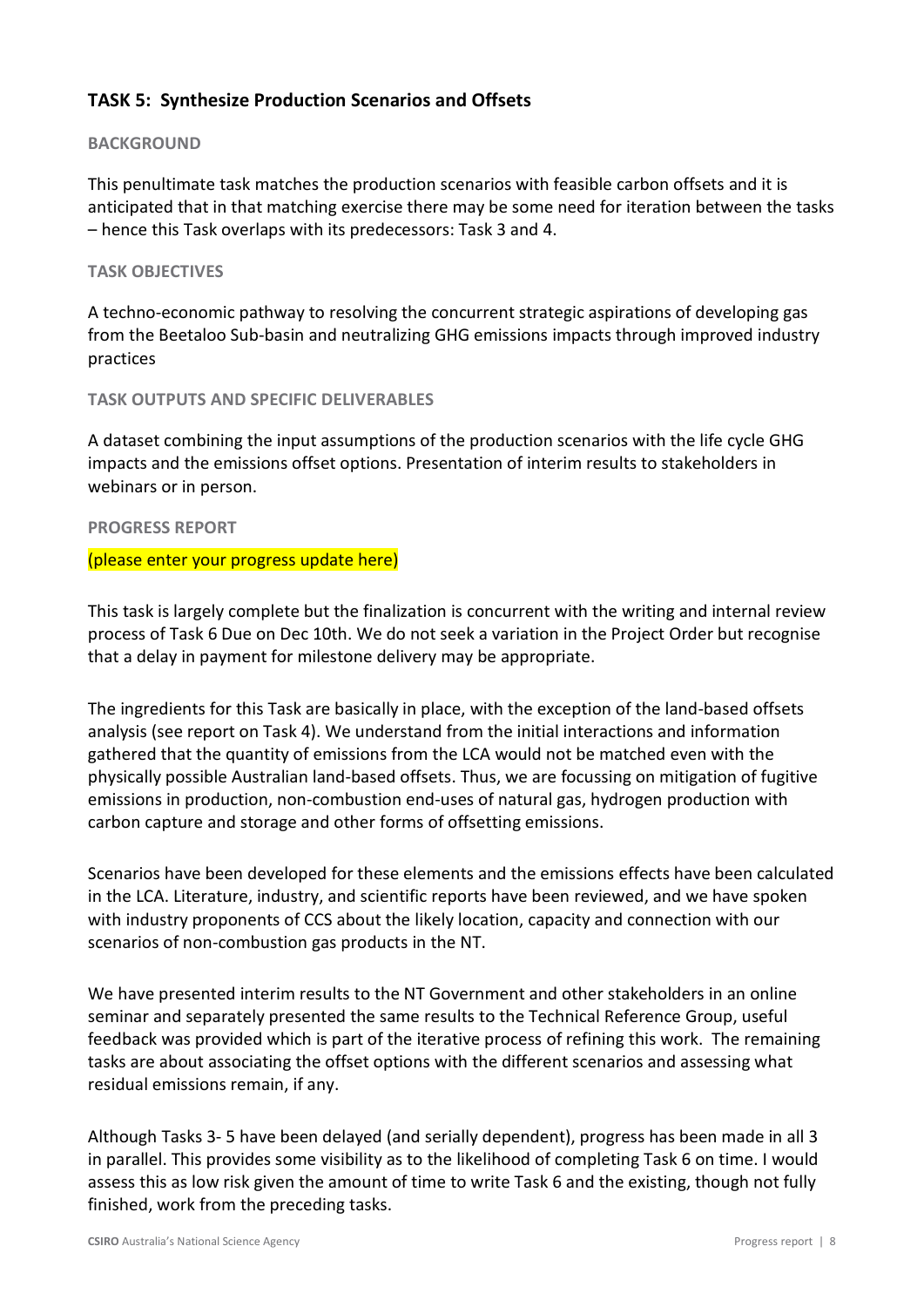#### **TASK 6: Report writing, review, Final Report**

#### **BACKGROUND**

Subsequent to the presentation of initial results in Task 5 and stakeholders' responses, this Task combines the output from different components of the project to a coherent final report. This task also includes preparation of a scientific paper for an international journal.

#### **TASK OBJECTIVES**

Communication of results and conclusions to immediate stakeholders, peers and the wider community

**TASK OUTPUTS AND SPECIFIC DELIVERABLES**

Draft report for internal peer-review and stakeholders. In view of the likely public interest in this work the Final Report will be accompanied by knowledge transfer sessions and factsheets. Preparation of scientific manuscript to international journal.

**PROGRESS REPORT**

(please enter your progress update here)

### Variations to Project Order

Changes to research Project Orders are approved by the GISERA Director, acting with authority, in accordance with the [GISERA Alliance Agreement.](https://gisera.csiro.au/wp-content/uploads/2021/07/GISERA-Alliance-Agreement_fully-executed-30-June-2021_web-version.pdf) Any variations above the GISERA Director's delegation require the approval of the relevant GISERA Research Advisory Committee.

The table below details variations to research Project Order.

**Register of changes to Research Project Order**

| <b>DATE</b> | <b>ISSUE</b>                                                                                                        | <b>ACTION</b>                                          | <b>AUTHORISATION</b> |
|-------------|---------------------------------------------------------------------------------------------------------------------|--------------------------------------------------------|----------------------|
| 11/06/2021  | Delays incurred as the<br>analysis required feedback<br>and checking                                                | Milestone 3 extended from 1 Feb<br>to 1 May 2021       |                      |
| 11/06/2021  | Consequential delays from<br>earlier task                                                                           | Milestone 4 extended from 31<br>March to 31 May        |                      |
| 16/07/2021  | Due to availability of staff,<br>the land-based offset<br>component of the analysis<br>required for task 4, will be | Milestone 4 extended from 31<br>May to end August 2021 |                      |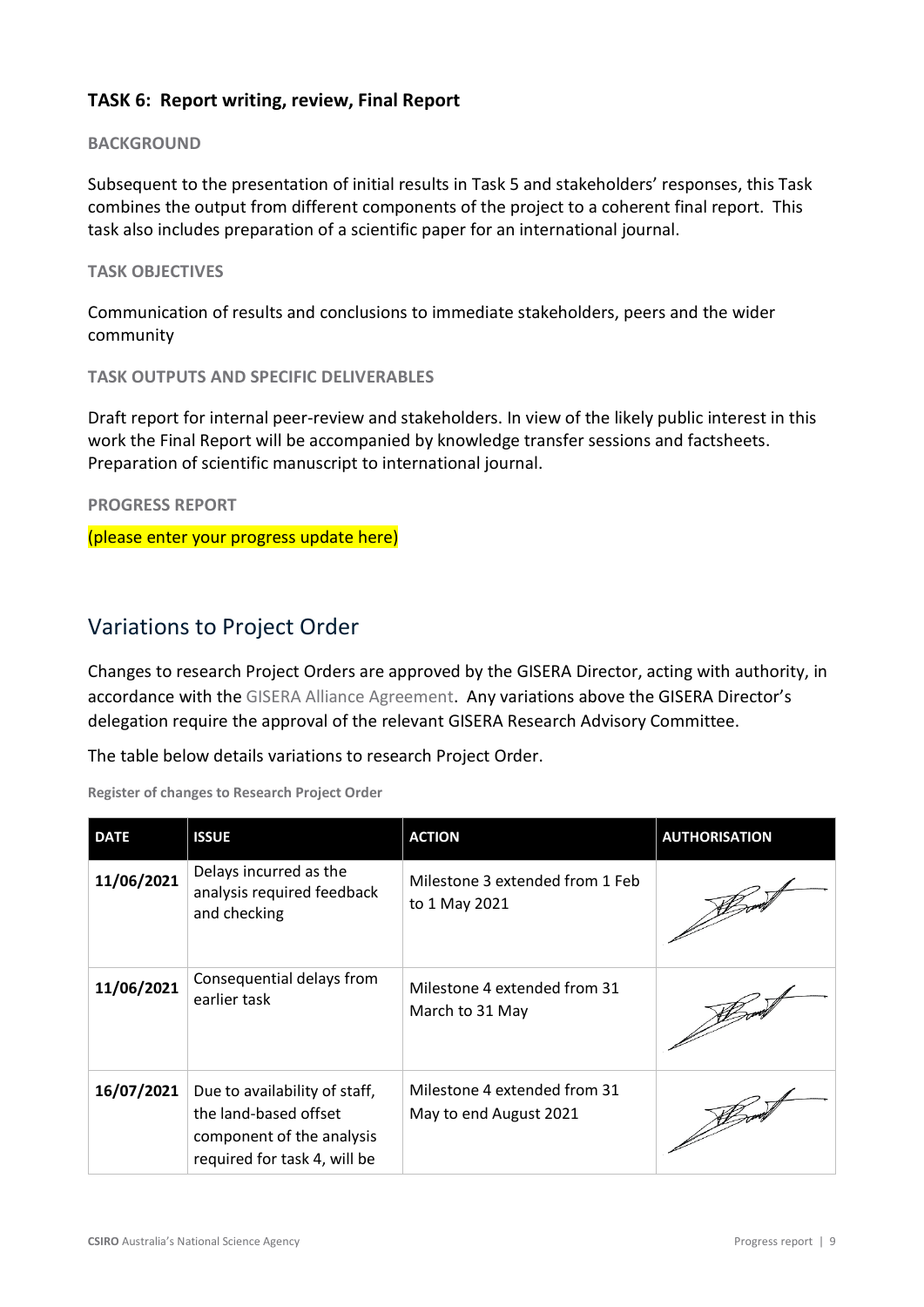|            | conducted after the start of<br>the financial year 2021/22 |                                                          |  |
|------------|------------------------------------------------------------|----------------------------------------------------------|--|
| 16/07/2021 | Delay in task 4 therefore<br>impacts task 5.               | Milestone 5 extended from end<br>June to end August 2021 |  |